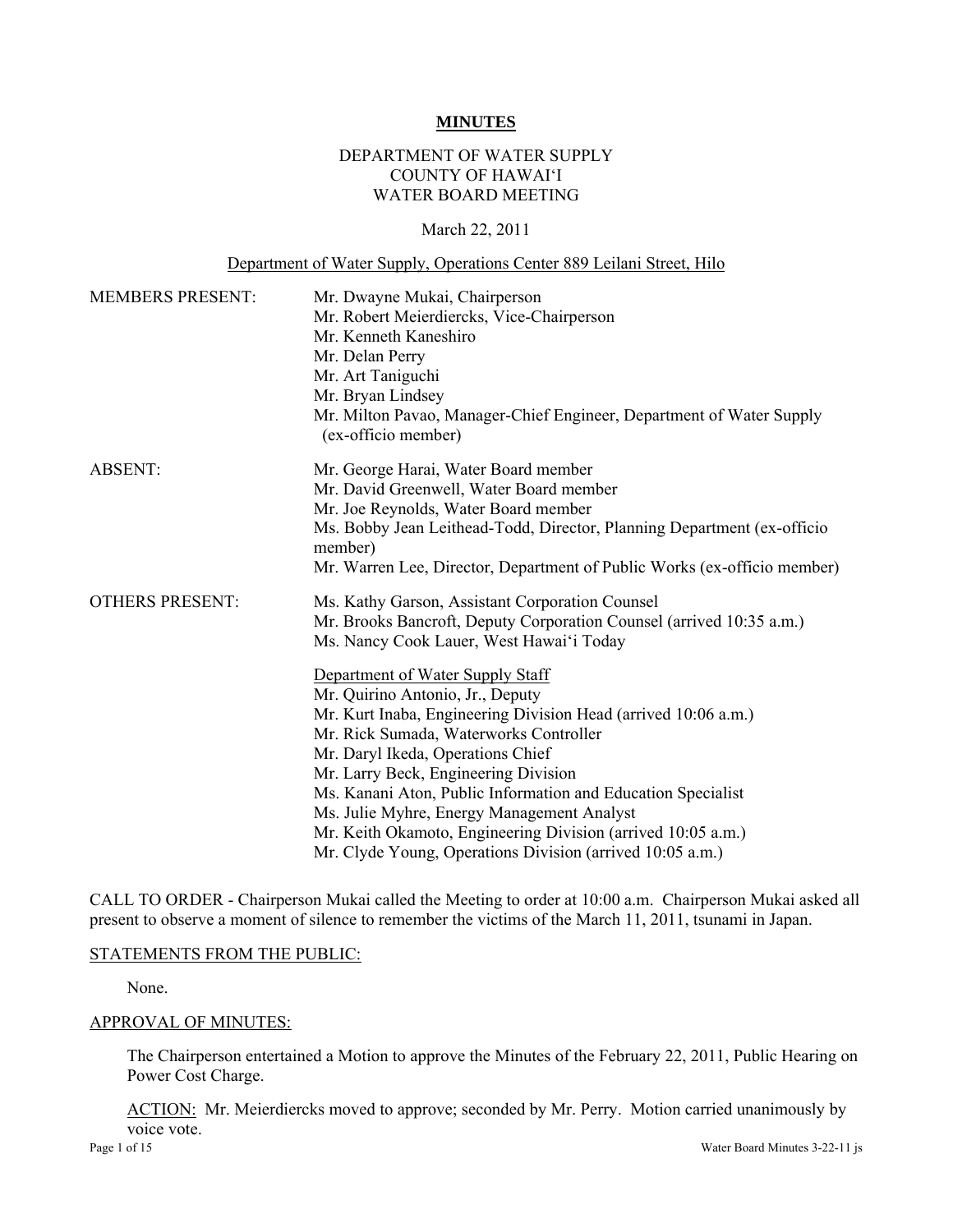The Chairperson entertained a Motion to approve the Minutes of the February 22, 2011, regular Board meeting.

ACTION: Mr. Meierdiercks moved to approve; seconded by Mr. Perry. Motion carried unanimously by voice vote.

## APPROVAL OF ADDENDUM AND/OR SUPPLEMENTAL AGENDA:

None.

## ACTION TO MOVE AGENDA ITEMS:

None.

#### SOUTH HILO:

## A **RIGHT-OF-ENTRY AGREEMENT BETWEEN DEPARTMENT OF ACCOUNTING AND GENERAL SERVICES (DAGS) AND DEPARTMENT OF WATER SUPPLY:**

The Department of Accounting and General Services (DAGS) of the State of Hawaii is requesting a Right-of-Entry over a DWS reservoir site (TMK 2-4-001:040), so that it can study the possible location of a radio tower and equipment near the DWS reservoir site. The site is State property that was granted to the Water Board through Executive Order 1391.

The Manager-Chief Engineer recommended that the Water Board approve the RIGHT-OF-ENTRY AGREEMENT BETWEEN DEPARTMENT OF ACCOUNTING AND GENERAL SERVICES (DAGS) AND DEPARTMENT OF WATER SUPPLY, and that either the Chairperson or the Vice-Chairperson be authorized to sign the documents, subject to approval of Corporation Counsel.

ACTION: Mr. Meierdiercks moved to approve; seconded by Mr. Lindsey. Motion carried unanimously by voice vote.

#### NORTH KOHALA:

## A. **JOB NO. 2005-867, HALA'ULA WELL DEVELOPMENT (WELL NO. 7247-03):**

The contractor, Derrick's Well Drilling and Pump Services LLC, is requesting a time extension of 33 calendar days. This is the first time extension request for this project.

| Extension | From (Date) | To (Date)         | Days (Calendar) | Reason        |
|-----------|-------------|-------------------|-----------------|---------------|
| #         |             |                   |                 |               |
|           | 4/20/11     | 5/22/11           | 33              | Rain-out Days |
|           |             | <b>Total Days</b> | 33              |               |
|           |             | (including this   |                 |               |
|           |             | request)          |                 |               |

The project completion date must be extended due to delays caused by rain days.

The Manager-Chief Engineer recommended that the Board grant this time extension of thirty (33) calendar days to Derrick's Well Drilling and Pump Services LLC for JOB NO. 2005-867, HALA'ULA WELL DEVELOPMENT (WELL NO. 7247-03). If approved, the contract completion date will be extended from April 19, 2011 to May 22, 2011.

MOTION: Mr. Meierdiercks moved to approve; seconded by Mr. Taniguchi.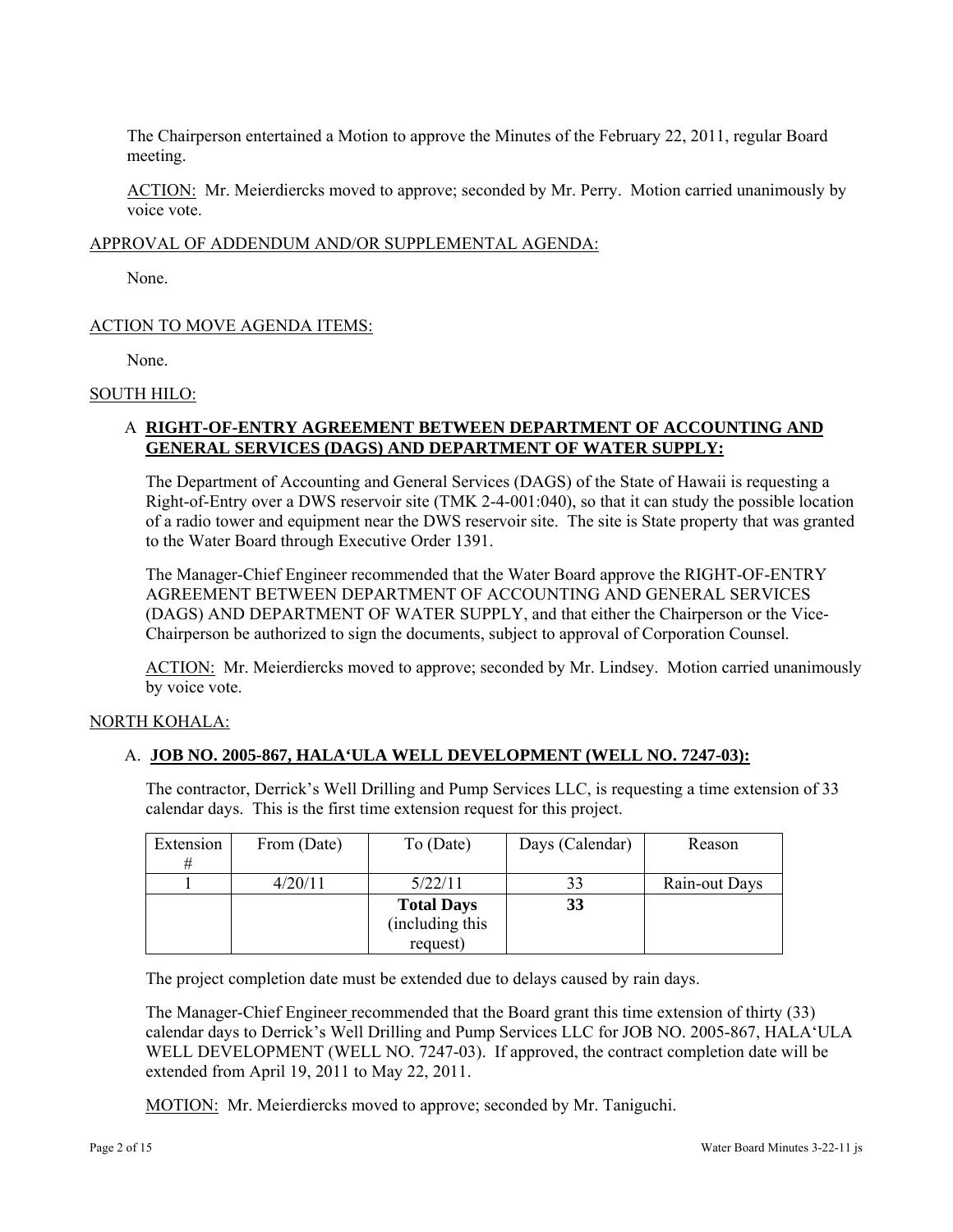The Manager-Chief Engineer noted that the extension request was due to rain-out days. He said that it is dangerous to do well drilling when it rains, due to all of the pulleys and cables involved. It is too dangerous for the drillers to work in the rain.

Mr. Meierdiercks asked whether the number of days requested were calendar days.

The Manager-Chief Engineer confirmed this, saying that unless otherwise specified, contracts always grant extensions in calendar days (as opposed to work days).

ACTION: Motion carried unanimously by voice vote.

### NORTH KONA:

## A. **IRRIGATION AGREEMENTS FOR VILLAGES OF LAI'OPUA – PLANT MITIGATION PROJECT:**

The Department of Hawaiian Home Lands (DHHL) has a project to preserve and mitigate an endangered plant species, on those certain lands situated in and around TMK (3) 7-4-21:16 "Archaeological Preserve" and "Uhiuhi Preserve", on those certain lands situated in and around TMK (3) 7-4-21:011.

DHHL is asking for water service for these parcels. The service will be to provide irrigation water only.

DHHL has revised some of the items in the Department's typical irrigation agreement. It is being submitted for the Water Board's review and approval.

The Manager-Chief Engineer recommended that the Water Board accepts these documents subject to the approval of the Corporation Counsel and that either the Chairperson or the Vice-Chairperson be authorized to sign the documents.

MOTION: Mr. Kaneshiro moved to approve; seconded by Mr. Perry.

Mr. Inaba said that normally, a standard irrigation agreement can be executed by the Manager-Chief Engineer, but these agreements are slightly different.

Ms. Garson confirmed that the agreements are slightly different from the standard irrigation agreement, with specific references to plant life, etc. She said that the State and DHHL typically do not agree with DWS's indemnification language, and there is always an alteration of the wording. This is not a full indemnification; it is always subject to monies being budgeted, and the State is only responsible for their employees' actions, Ms. Garson said.

Mr. Taniguchi asked what the difference was between the two agreements.

Mr. Inaba said the agreements are alike except that they involve two different TMKs (and therefore, two different irrigation services).

Mr. Meierdiercks asked when these agreements would take effect.

Mr. Inaba said they would be effective from when they are executed and when the application for service is made. He noted that the agreements sign DHHL up at the irrigation rate. There is already water available for the project, and the water is already assigned. Because the water that was assigned is strictly for irrigation, DHHL needed to execute these agreements, Mr. Inaba said.

Mr. Taniguchi asked if this involved potable water.

Mr. Inaba confirmed this.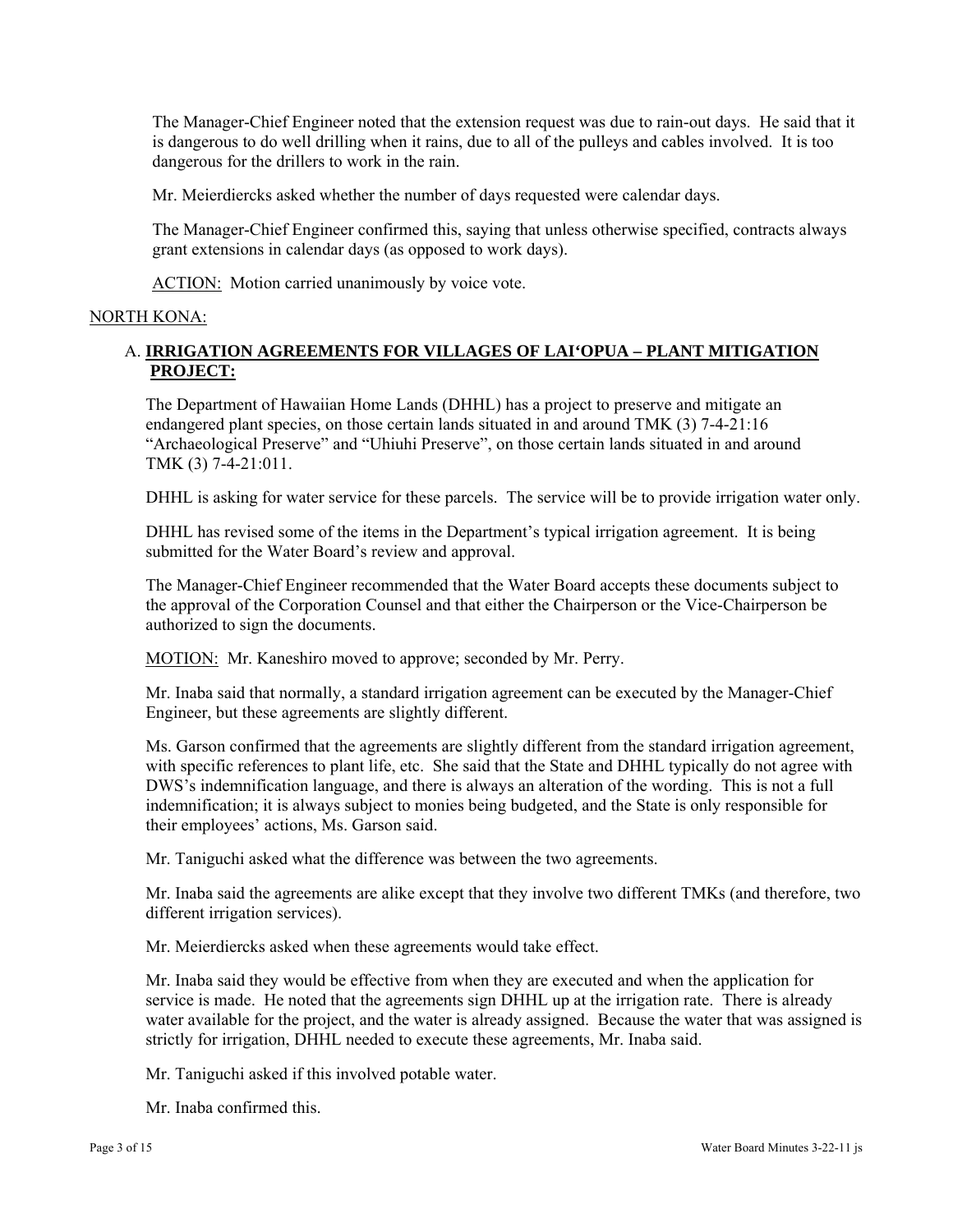Chairperson Mukai asked where the property is located.

Mr. Inaba said that it is above Kealakehe High School.

Mr. Meierdiercks said it is between the new West Hawai'i Civic Center and the high school.

ACTION: Motion carried unanimously by voice vote.

#### MISCELLANEOUS:

### A. **DEDICATION OF WATER SYSTEMS:**

The Department has received the following documents for action by the Water Board. The water systems have been constructed in accordance with the Department's standards and are in acceptable condition for dedication.

#### **1. GRANT OF EASEMENT**

(For Water Meter Purposes) Grantor: County of Hawaii Tax Map Key: (3) 4-5-003: 018 portion

## **2. GRANT OF EASEMENT**

(For Water Meter Purposes) Grantor: Barbara P. Moreno Tax Map Key: (3) 5-4-004: 003 portion

## **3. GRANT OF EASEMENT**

(For Water Meter Purposes) Grantor: Colin R. Washburn Tax Map Key: (3) 5-4-004: 003 portion

## **4. GRANT OF EASEMENT AND BILL OF SALE**

Kupulau Heights, Increment 1 and 2 Subdivision Application No. 2008-000831 No. of Lots: 14, Zoning: RS-15 Grantor/Seller: Deponte Brothers, LLC Tax Map Key: (3) 2-4-065: 004 E.W.O. 2005-042 Facilities Charge: \$60,500.00 Date Paid: 01/25/2011 Final Inspection Date: 01/20/2011 Water System Cost: \$72,590.00\*\*

## **5. GRANT OF EASEMENT AND BILL OF SALE (REVISED)**

Subdivision Application No. 2004-238 Kaloko Light Industrial Subdivision, Phase 3 Grantor/Seller: TSA, LLC Tax Map Key: (3) 7-3-051: 060 E.W.O.: 2008-025 No. of Lots: 31 and Remainder Lot Zoning: MCX-1a Facilities Charge: \$ 453,750.00 Date Paid 01/09/2009 Final Inspection Date: 09/14/2010 Water System Cost: \$406,927.00

*Note: This item was approved by the Water Board at its meeting on December 21, 2010. However, during the review process, the Department found out that there were unacceptable encumbrances on the*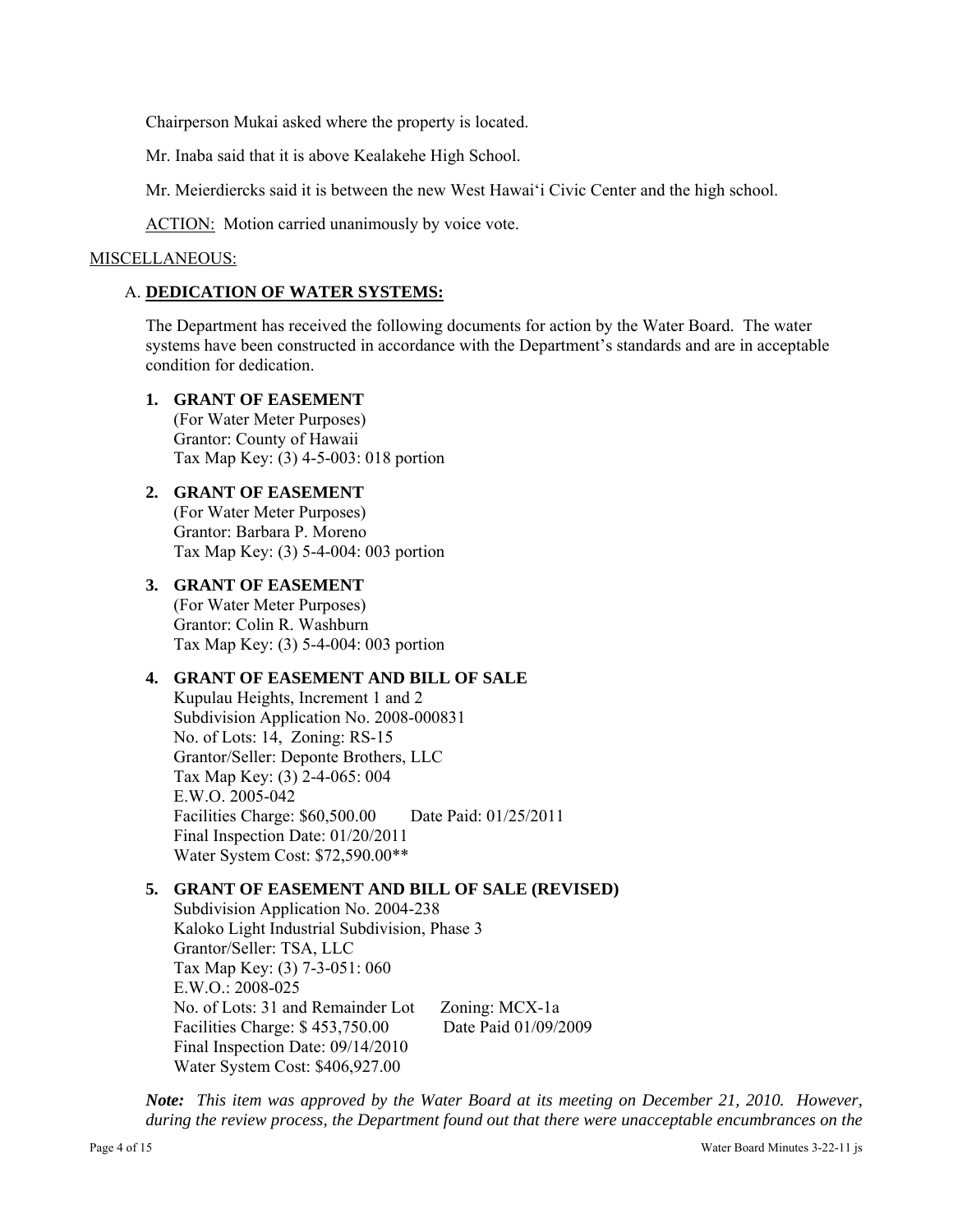*property; the document is now revised to meet the acceptable requirements. Upon the recommendation of Corporation Counsel, the Department presents this revised document to the Board for re-approval.* 

The Manager-Chief Engineer recommended that the Water Board accepts these documents subject to the approval of Corporation Counsel, and that either the Chairperson or the Vice-Chairperson be authorized to sign the documents.

In reading the details of the Dedications, Chairperson Mukai noted that he did not understand what the abbreviation "E.W.O." meant.

MOTION: Mr. Meierdiercks moved to approve; seconded by Mr. Perry.

Mr. Inaba said there was an error in the total cost of the water system listed in item No. 4 above. Instead of a total Water System Cost of \$72,590.00, the actual total cost is **\$118,390.00**. Mr. Inaba explained that the \$72,950.00 was actually for Increment 1 of the project.

The Manager-Chief Engineer explained that E.W.O. stood for "Engineering Work Order," a purely internal control, for DWS purposes only.

ACTION: Motion carried unanimously by voice vote.

## B. **DEPARTMENT OF WATER SUPPLY PROPOSED OPERATING AND CAPITAL IMPROVEMENT BUDGETS FOR FISCAL YEAR 2012:**

The Department's FY 2012 Operating Budget includes water sales revenues estimated with a 6.8% increase over FY 2011 rates. An increase of 3.7% had previously been approved for FY 2012, but did not incorporate increases in health care retirement costs. The 6.8% increase was calculated by R.W. Beck to cover these costs, as well as costs associated with transferring the Department's billing system to the Honolulu Board of Water. This budget does not include salary reductions for employee furloughs.

The Department's FY 2012 CIP Budget totals \$29.8 million, to be funded by SRF loans (\$13.3 million) and GO Bonds/CIP Reserve (\$16.5 million).

The Manager-Chief Engineer recommended that the Water Board approve the Department's FY 2012 Operating and CIP budgets on this second of two readings. A Public Hearing on the proposed Operating and Capital Improvement Budgets for FY 2012 was held just prior to the regular Water Board meeting.

MOTION: Mr. Meirdiercks moved to approve; seconded by Mr. Taniguchi.

Mr. Taniguchi thanked Mr. Sumada for providing information on the increase in salaries. He noted that with the anticipated end to the furloughs, the budget will increase DWS's budget by around \$800,000.00. He asked whether the proposed increase equates to about four bodies.

Mr. Sumada said that the vacancy amounts are related to vacancies that are currently in place, i.e., positions that are vacant right now. These vacancies have been open for differing lengths of time, and involve more than one person, he said. Engineering Division alone has more than one vacancy. Administration and Finance Divisions had just one vacancy, he said.

Mr. Taniguchi asked whether these vacancies were for positions that need to be filled.

Mr. Sumada said yes, there are Engineering positions, as well as two inspector positions left vacant when a couple of inspectors retired.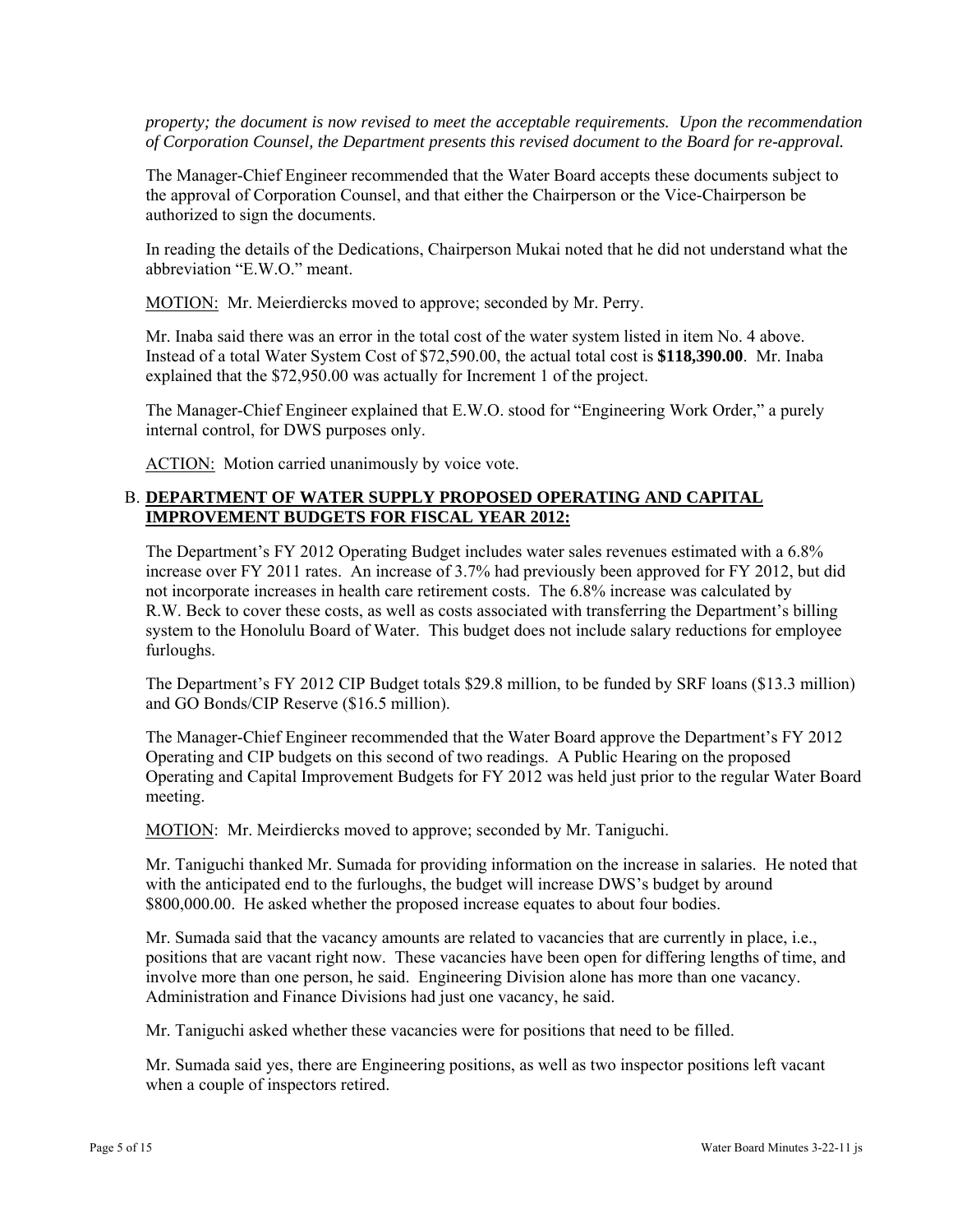Mr. Taniguchi asked whether the actual increase only came to about 2 percent, when the furloughs are counted back in.

Mr. Sumada confirmed this.

Mr. Taniguchi asked for an explanation of the large increase in contractual services in the Budget.

Mr. Sumada said that the increase is primarily for converting to the Honolulu Board of Water Supply's billing system.

Mr. Taniguchi asked whether DWS would make cuts somewhere else.

Mr. Sumada said that DWS is not anticipating making major cuts; when DWS converts to Honolulu's billing system, DWS will still maintain the old billing system for a while.

ACTION: Motion carried unanimously by voice vote.

## C. **REPORT OF AD HOC FINANCE COMMITTEE:**

The Water Board's Ad Hoc Finance Committee Chairperson, Mr. Taniguchi, has been investigating the three focus areas (DWS's policies on credit card use, cash control and vehicle take-home), which encompass the scope of the Committee's work. At this meeting, the Committee may do the following:

- Discussion/action on vehicle take-home policy.
- Discussion of DWS's cash handling procedures and proposed changes.

Mr. Taniguchi said the Committee had met recently with the Manager-Chief Engineer and Mr. Sumada. Regarding the cash handling procedures, etc., the Committee is still working on it, so there was nothing to report today. Mr. Taniguchi turned to two handouts regarding the vehicle policy that were distributed to the Board.

Ms. Garson interjected that today was the second step in the Ad Hoc Committee process, the reporting phase. Therefore, Mr. Taniguchi today would only be reporting, and no discussion would take place at this time. This item will be on *next month's* Agenda for **discussion**, she said.

Chairperson Mukai said that to clarify, Mr. Taniguchi would be just reporting the findings of the Committee, and today's report would be for informational purposes only. This item will be agendized for discussion at next month's meeting, he added.

Mr. Taniguchi said that one of today's handouts is a condensed version of DWS's proposed vehicle policy. Mr. Taniguchi asked the Board to review this proposed draft, and come back next month with input. He noted that DWS had solicited information from the other counties' water departments on their vehicle policies. The other handout involved the cost to replace decals on DWS vehicles. DWS has changed its slogan, and the Department is replacing its decals as it purchases new vehicles. The majority of DWS's vehicles still have the old slogan on them. The Committee looked into how much it would cost to replace all of the decals, or to do the job piecemeal, etc. He asked the Board to review the handout regarding the cost to replace the decals, so that the Board can discuss it at the next meeting.

# D. **REVISION OF DWS'S VISION STATEMENT:**

Discussion and possible adoption of DWS's new Vision Statement. At the February 22, 2011, Water Board meeting, Corporation Counsel recommended that the adoption of a new Vision Statement should precede the adoption of the Department's Energy Policy Statement. The proposed language for the new Vision Statement is as follows: "The Department of Water Supply **is** recognized as an industry leader and employer of choice, and will satisfy the water needs of the County of Hawai'i."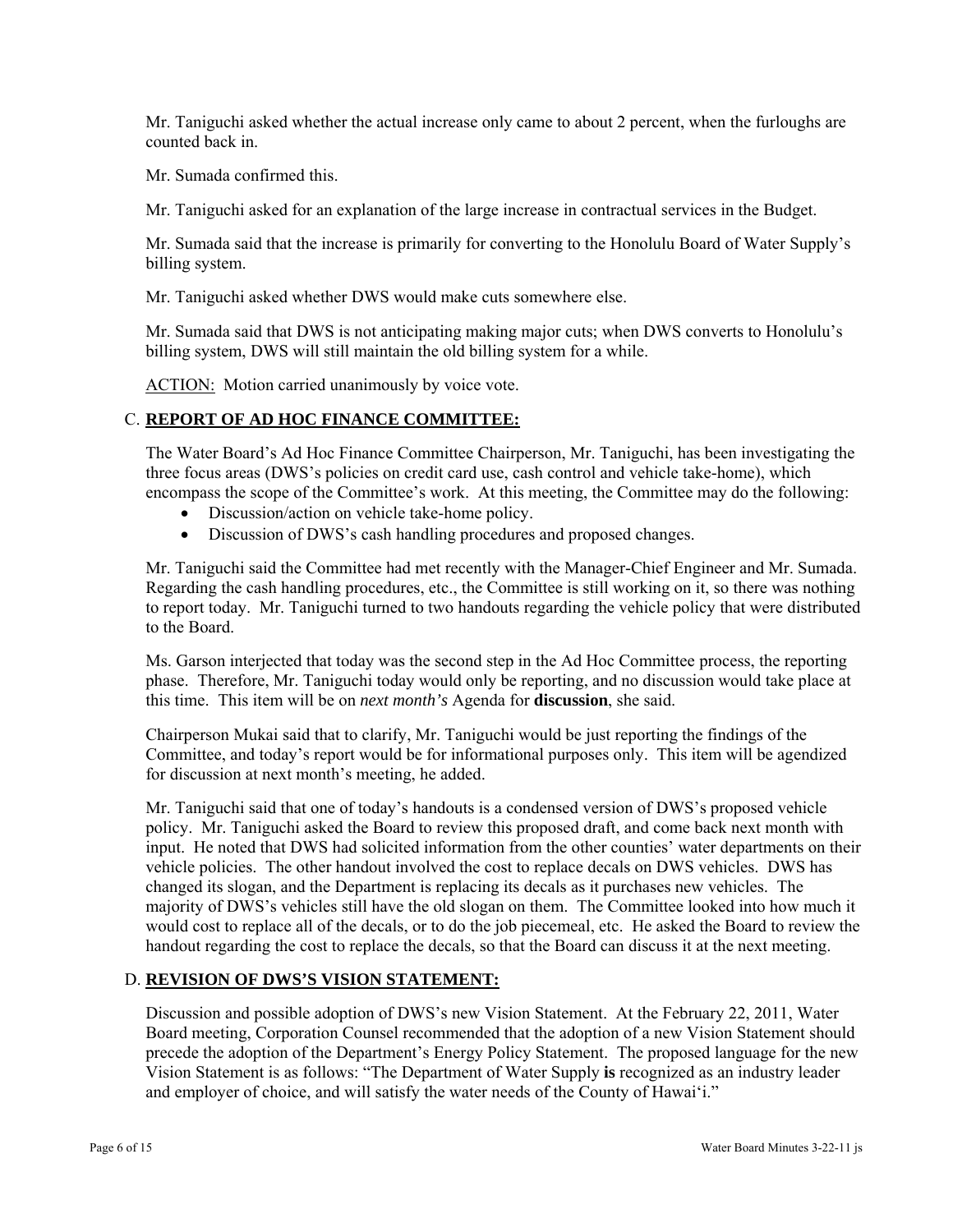The Manager-Chief Engineer noted that this item was agendized as a stand-alone item following discussion at last month's meeting. He added that the Board could discuss and possibly adopt the new Vision Statement today.

Ms. Myhre said that the only change to the Vision Statement was in bold: "The Department of Water Supply **is** (*instead of "will be")* recognized as an industry leader…"

MOTION: Mr. Meierdiercks moved to approve; seconded by Mr. Perry.

The Manager-Chief Engineer noted that the only change in language was from "will be" to "**is**."

ACTION: Motion carried unanimously by voice vote.

# E. **ENERGY MANAGEMENT ANALYST REPORT:**

The following areas were covered:

- DWS's Green Initiatives
- DWS's Draft Energy Policy Statement Discussion and possible adoption of Energy Policy Statement

Ms. Myhre pointed out the "radar diagram" on Page 2 of the Green Initiatives report, listed as the DWS Energy Program Self Assessment Plot. The objective is to have all of the dots outside of the radar. The diagram is a self assessment that Ms. Myhre did as part of the Environmental Protection Agency (EPA) webinar series in which she participates on a once-monthly basis. Ms. Myhre evaluated DWS on how the Department is doing in its energy management program. The conclusion is that DWS has room for improvement on energy goals, action plans and Plan-Do-Check-Act Management Systems. The Department is making good progress in tracking and measuring, training and awareness and using renewable energy resources, Ms. Myhre said. This diagram is akin to a report card for DWS on energy management, based on Ms. Myhre's assessment.

Ms. Myhre suggested doing the Green Initiatives report on a quarterly, rather than monthly, basis. The reason is that much of the information is repetitive, with much of the same things reported every month. The report might be more interesting if it appeared less often, with new information.

The Manager-Chief Engineer agreed that doing it quarterly would be fine.

Chairperson Mukai asked whether Ms. Myhre expected the radar diagram to be more of a circle (i.e., with more dots outside the radar) the next time Ms. Myhre reported to the Board.

Ms. Myhre said probably not the next time, but it would be hopefully, by the end of this year. Ms. Myhre referred to the Department's energy goals included in the Mayor's Green Team entry in the Green Initiatives report.

#### *Note: The Department's goals are to:*

- o *Reduce un-metered water loss to 15 percent (national average) and promote water conservation and facility energy efficiencies*
- o *Increase on-site renewable energy generation to 10 percent of total energy use*
- o *Align with the other applicable County initiatives to move towards environmentally, economically, and socially sustainable practices pertaining to fleet vehicle fuel use, building energy efficiencies, employee commutes, facility lighting, and purchasing.*

Ms. Myhre is working with the Green Team on its Vision 2015 plan that is going to be presented to the Mayor sometime in April. The overall goal is to reduce the County's energy use by 20 percent by 2015, and DWS's piece of that overall plan is listed above in italics. Ms. Myhre said that these goals are doable.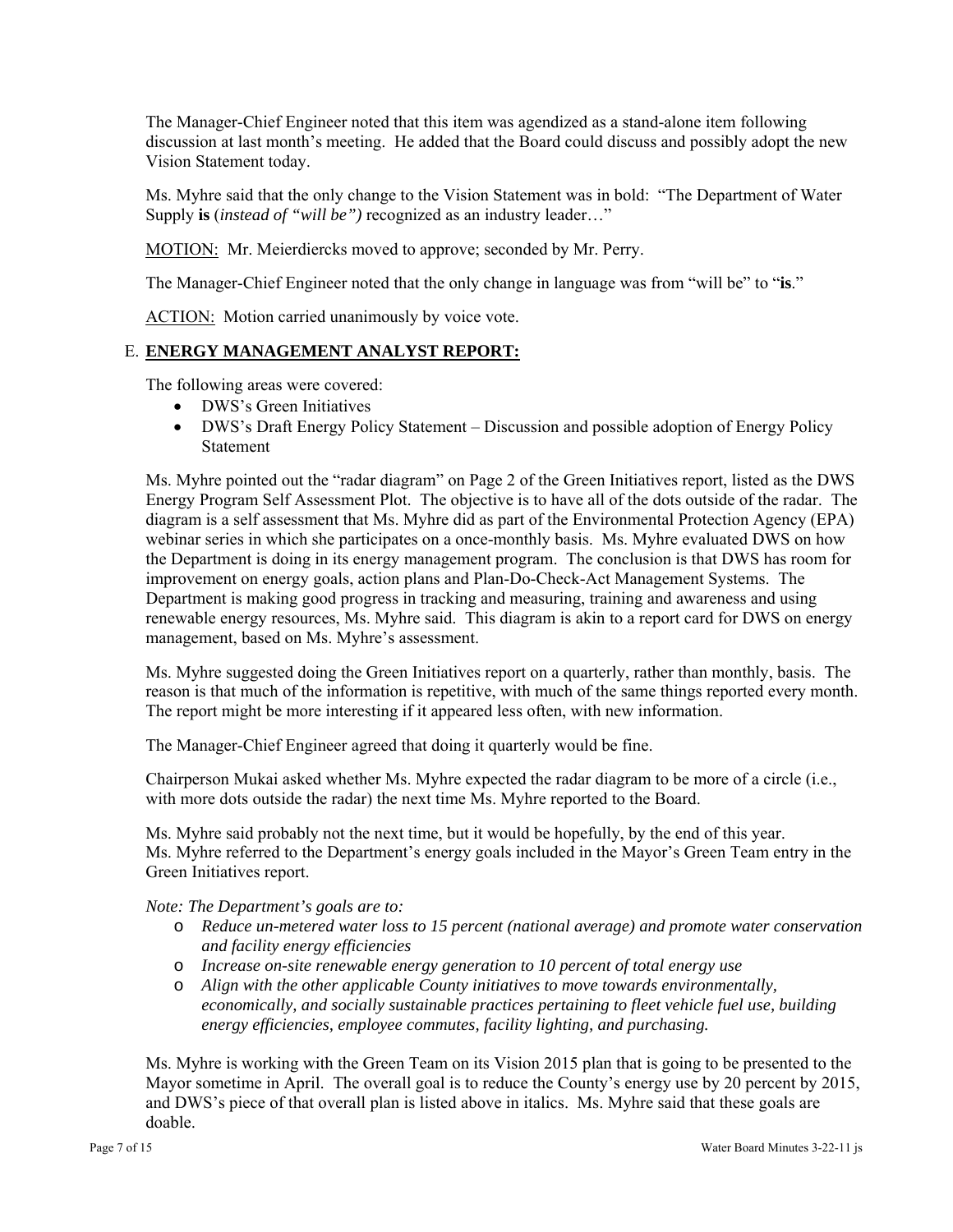Chairperson Mukai said he had no problem with Ms. Myhre doing the Green Initiatives report on a quarterly basis, but he asked Ms. Myhre to review, before each Board meeting, the various line items to see if there are any major changes. If anything seems out of synch, Ms. Myhre should bring it to the Board's attention so that the Board may address it.

Mr. Meierdiercks said that in that case, the next Green Initiatives report would come out in June.

Mr. Taniguchi asked what DWS's energy goals were.

Ms. Myhre referred him to the last page of the Green Initiatives report, where the goals are in boxed bullet points (listed above in italics).

Chairperson Mukai asked whether Ms. Myhre considered these goals attainable.

Ms. Myhre affirmed that the goals were attainable.

The Manager-Chief Engineer said that DWS would really need to work on the second bullet point, "*Increase on-site renewable energy generation to 10 percent of total energy use.*" He said that 10 percent was a lot.

Mr. Perry said he really looked forward to Ms. Myhre's monthly updates, noting that the reports draw attention to the subject of energy management every month. He said it was really important for DWS to work on energy management. He said he was a little reluctant to have the Green Initiatives come out quarterly, but he was okay with it if Ms. Myhre was still going to make a report on current things.

Ms. Myhre, summarizing, said that her understanding was that the Board wanted her to do an abbreviated report if things change. She asked whether she should still be on the Agenda every month.

Chairperson Mukai said yes, she would need to come to the Board meetings.

Turning to the draft Energy Policy Statement, Ms. Myhre said that at the March 9, 2010, EPA webinar, the participants were assigned to do an energy policy statement for their respective organizations. These are due on April 9, 2011, the date of the next webinar. Ms. Myhre said she had received some feedback on the draft statement, and had made changes since last month's meeting. She replaced the word "pollution" with "environmental impacts," because the word "pollution" has an emotional connotation. Therefore, in the new paragraph under **Energy Policy**, it reads: "The purpose is to continually strive to reduce energy use and its associated cost and **environmental impacts** *(instead of "pollution")*. Below that is the bullet point under **Energy Goals,** which now reads: "Reducing environmental impacts." Also under Energy Policy, besides educating Department personnel, the words "and Water Board" were added. The other change was that Ms. Myhre added a signature line at the bottom for the Manager-Chief Engineer.

Chairperson Mukai noted that the Green Initiatives report said current savings from the Kahalu'u hydrogenerator are \$5,500.00 per month, and DWS is also saving \$2,300.00 per month on energy to operate the treatment plant. He expressed dismay that the Federal Budget for 2011-2012 has eliminated the USDA High Energy Cost grant, which DWS had applied for on September 8, 2010, to install four additional hydro-generators in its system. Chairperson Mukai asked what the next step would be to finding grants or other funding for these hydro-generators.

The Manager-Chief Engineer said DWS would continue to seek other types of grants or funding to install these hydro-generators because they save DWS money. These hydro-generators work best for DWS when installed where DWS uses the energy, as opposed to selling the energy back to HELCO. Ms. Myhre is tasked with seeing where DWS can install these hydro-generators so that DWS can use the energy it generates.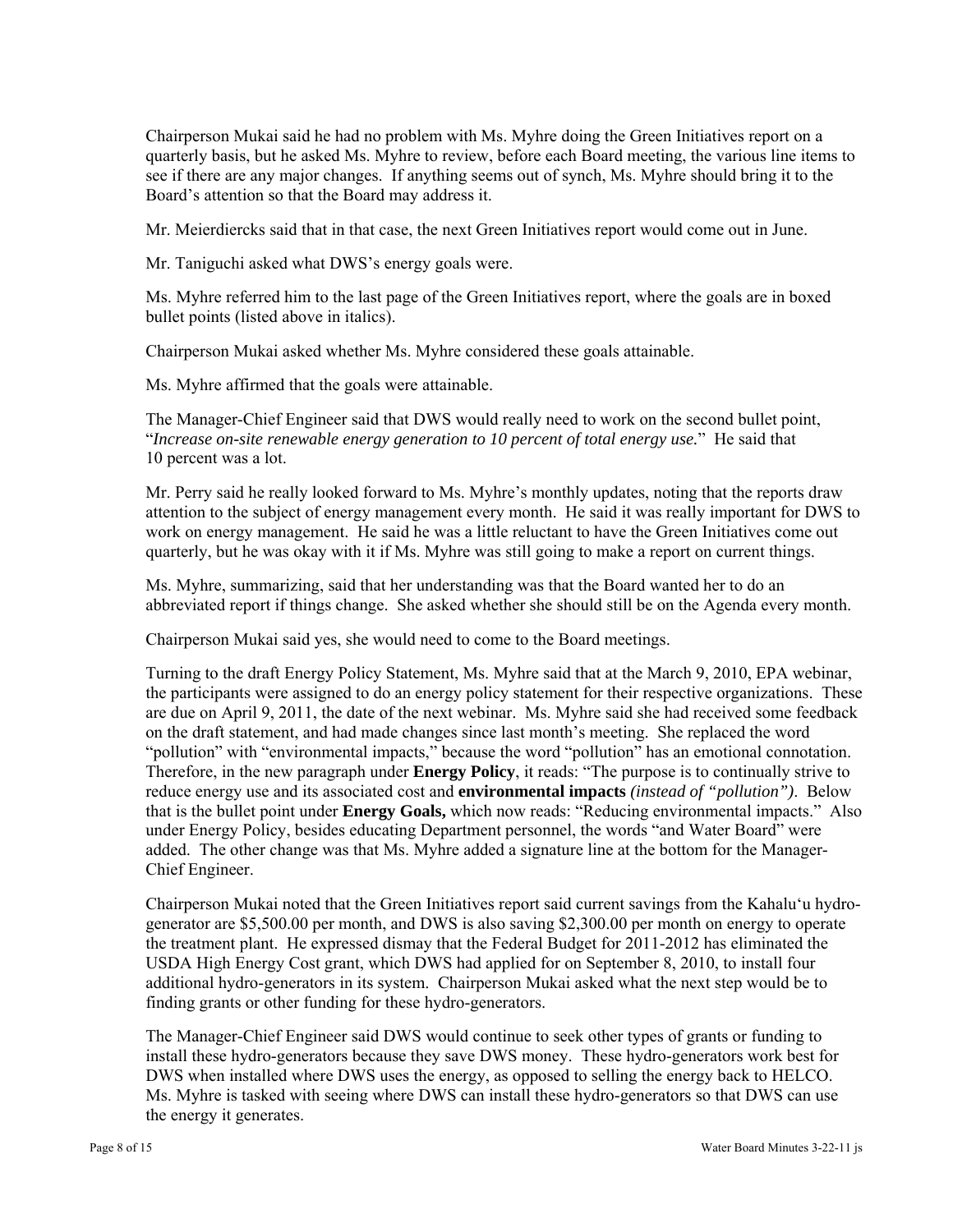Chairperson Mukai asked if there were any funding options such as grants, versus DWS actually building the hydro-generators itself, (which is expensive and therefore not feasible.)

Ms. Myhre said she is always looking for grants, using various search engines and contacts who send her information on grants.

Chairperson Mukai asked what the chances of success in finding grants were.

The Manager-Chief Engineer noted that Ms. Myhre is always looking for grants, and applies for whatever funding is out there for DWS's energy projects.

## F. **MONTHLY PROGRESS REPORT:**

Mr. Taniguchi asked about the Ka'ie'ie Mauka Production Well, noting that DWS accepted the well and control, but that the tank still needs repairs. The project, which was scheduled to end in 2006, is listed as 82 percent complete. He asked for an explanation.

Mr. Inaba said that damage was discovered after the 2006 earthquake, and the consultant went back in to suggest a fix. The work involves digging out what was installed, etc. There are only two tanks of this type that DWS built; it was not an old tank that had been retro-fitted. The difference here is that there is reinforcing from the footing to the wall. The fix is a rigid one, as opposed to one that has seismic cables that allow deflection, Mr. Inaba explained. The fix is not one where DWS would put a collar around the tank. Instead, the consultant came up with a suggested fix, which is currently being installed, he said.

Mr. Taniguchi asked whether the end date should be changed.

Mr. Inaba said that was rather difficult; the contractor could not give DWS an end date until the contractor got what DWS gave them regarding how to fix the tank.

Mr. Okamoto said that the timing was a bit complicated because a portion of the delay was caused by DWS and a portion was caused by the contractor. This is something that DWS needs to figure out, and Mr. Okamoto expected that the Department would be coming back to the Board for a time extension, possibly more money.

Mr. Taniguchi asked about the Honomū Production Well, which was supposed to be completed in 2009. The progress report shows that it is 99.7 percent completed.

Mr. Okamoto said it has been completed and DWS has accepted it. However, DWS has not yet paid it out 100 percent because some warranty-related issues need to be cleaned up first.

The Manager-Chief Engineer said that the percentage is based on the amount paid, and normally DWS retains 5 percent, or 2.5 percent, of the total contract amount pending the contractor's submission of the closing documents. He observed that sometimes contractors take their time sending in the closing documents, and DWS will not release final payment until those documents come in. Therefore, although a project may be completed and actually in use, the percentage will not be 100 percent until the contractors submit all of the necessary documents. He confirmed that the "% Complete" column actually means the **percent paid**.

Mr. Taniguchi asked what happens if the contract comes out below.

Mr. Inaba said that in that case, DWS does a deductive change order to make it the payment come out 100 percent.

Mr. Okamoto said that the percent complete column is based on whatever the revised contract amount, based on whatever change order is processed, and what is paid up to that point.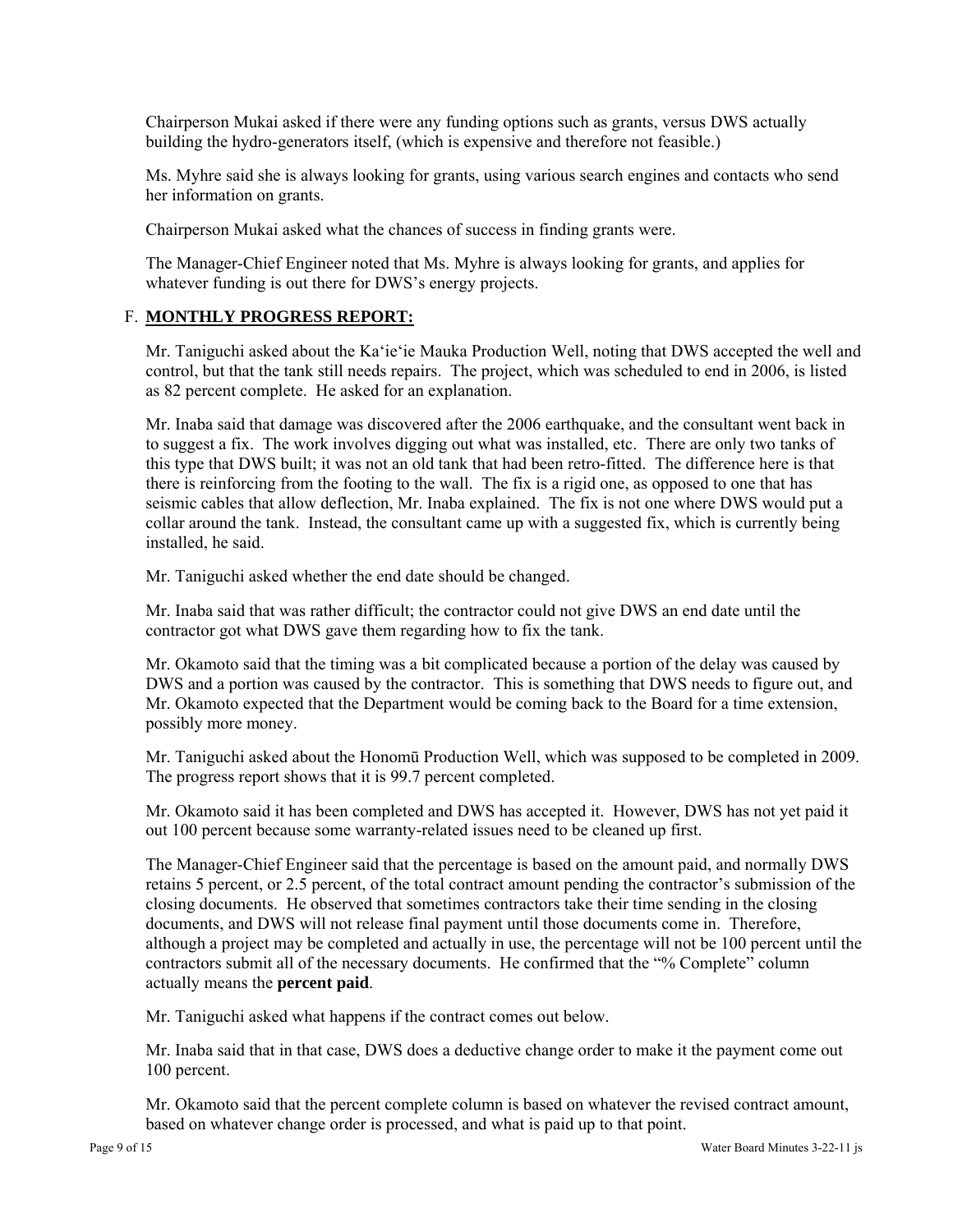Mr. Taniguchi asked about the \$1.7 million and total \$2.4 million in the Pāhala Production Well project. He asked whether they were supposed to "foot."

Mr. Inaba said this item was completed and closed up, and there were probably hidden rows as a result.

Mr. Okamoto confirmed this, noting that in the past, Board members had said they did not want to see jobs that were completely closed out anymore, so the Department hid those rows (i.e., there was probably an amount there that was hidden.)

Mr. Taniguchi asked whether, in that case, the \$1.7 million should be \$1.7 million.

Mr. Inaba said yes, that was a stand-alone item there.

## G. **REVIEW OF MONTHLY FINANCIAL STATEMENTS:**

Mr. Taniguchi noted that DWS was 45 percent paid to date on GO bonds for the fiscal year, and he asked if the percentage should not be closer to 67 percent at this point. He asked whether it was because DWS had not been billed, or was DWS going to anticipate the 100 percent for the year.

Mr. Sumada said it was because DWS did not draw the total \$30 million that was approved; DWS got just half of that amount.

Mr. Taniguchi then noted that DWS seemed to be way ahead, or over pace, on injuries and damages.

Mr. Sumada said that was hard to budget for; what throws things off are settlements to injured workers, and DWS has had a few this year. There were not as many such settlements last year, so when DWS budgeted for this year, the number will come out low, he said. It was hit or miss with that account, based on settlements, which can be quite large. These involve employee injuries, where they get paid for permanent disability, Mr. Sumada said.

## H. **MANAGER-CHIEF ENGINEER'S REPORT:**

The Manager-Chief Engineer gave the Board a briefing about how DWS handled the tsunami watch on the night of the tsunami in Japan, (Thursday, March 10, 2011 Hawai'i time). At 9:00 p.m., the Deputy reported to Civil Defense and the Manager-Chief Engineer went to the DWS office, which staff evacuated. When the tsunami hit West Hawai'i, one water line was damaged in the Keauhou Bay area; DWS did the necessary repairs. DWS also had to provide a spigot for three homes in Nāpo'opo'o that lost their customer line which was beyond the meter. DWS provided them with a spigot up above a fire hydrant. Meanwhile, DWS staff were monitoring the system and getting prepared to shut valves if the need arose. Total expenses for the repair of the 12-inch water line in Keauhou came to about \$1,000.00, which DWS reported to Civil Defense. The one variable outstanding is that DWS does not yet know what kind of damage was sustained with the backfill around DWS's 12-inch pipe on Ali'i Drive. A lot of DWS staff came in to help evacuate the computers, as-builts, contracts and other legal files, etc., and crews in the field monitored the system to make sure that the tanks were topped off. DWS will be holding a debriefing among the staff next Monday or Tuesday, to see what could have been done better. It took DWS staff about two hours to evacuate the office. The Manager-Chief Engineer spoke to Civil Defense Administrator Quince Mento about DWS's evacuation, and DWS is probably going to revise its evacuation plan. That information will probably be given at next week's debriefing.

Ms. Garson said that a full tsunami report will be put on next month's Agenda for discussion.

Chairperson Mukai said that for the record, the area where DWS's headquarters is located was wiped out during the 1960 tsunami.

The Manager-Chief Engineer provided an update on the following: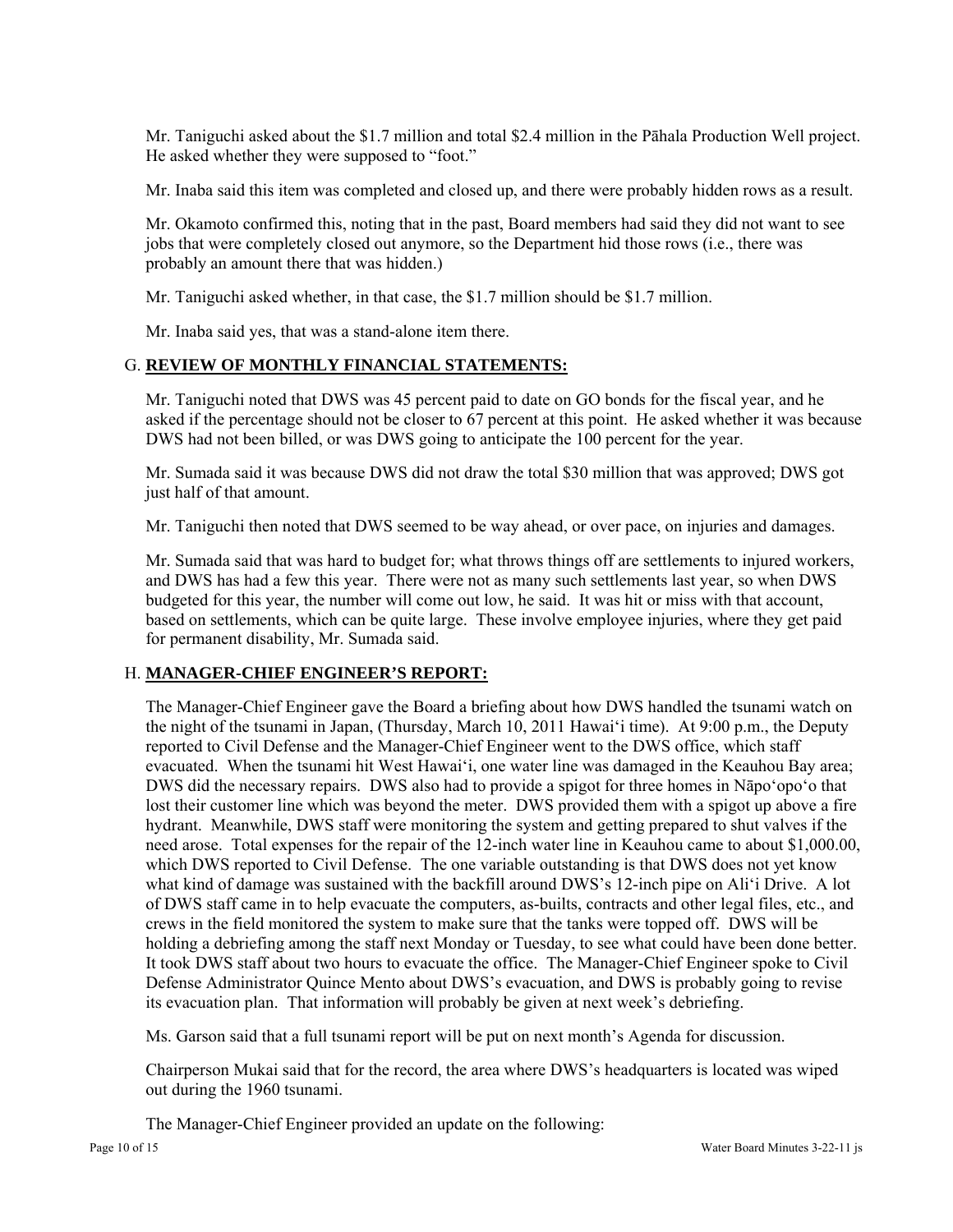- 1) Palani Road Transmission Waterline Project Mr. Beck reported that a number of things are going on behind the scenes, although there has not been any official work done on Mr. Mark Jernigan's easement. However, DWS has seen revised plans and a change order for the PRV work at the top. CTS is supposed to be out there working on that tomorrow. DWS has also gotten change plans for the dry well issue, involving the neighbor who cannot access his property as well as he used to. Regarding the actual field work that has been done recently, paving has been done between the upper new tank and the lower new tank, Mr. Beck said.
- 2) Hawaiian Ocean View Estates Project Work is proceeding well on the tank site and the fill station. The Manager-Chief Engineer said he was happy to report that the pump and motor are already in the hole. Normally this would be the last item, he said. The pump and motor (along with electrical controls) are frequently the cause of delays in a project, so to have this done already is a big plus. The Manager-Chief Engineer and the Deputy attended a community meeting in Ocean View on Saturday night, at the invitation of Senator Gil Kahele. DWS gave an update on the project status, and brought the project's financial accounting sheet to show the community exactly what monies were spent and where the monies were spent. He noted that there were the perennial comments and questions from some community members, regarding the reasons why the project was taking so long, etc. One question raised at this meeting involved why the contractor kept so much material at the work site. The Manager-Chief Engineer noted that such a decision was purely up to the contractor. He confirmed that the project is on track for completion in September. Mr. Inaba confirmed that the floor of the tank was poured yesterday. Chairperson Mukai asked if it appeared that the community understands why DWS uses earthquake-resistant reinforced concrete tanks, instead of steel tanks. The Manager-Chief Engineer said that DWS has stressed this repeatedly, and did so again at Saturday's meeting; DWS's reinforced concrete tanks are designed for Earthquake Zone 4 conditions. DWS will not install a steel tank, and in fact, the Department is working to get rid of all of its steel tanks. Mr. Inaba said he replied to a recent inquiry on this subject, and told the individual that none of the counties has steel tanks within their water system standards. Mr. Inaba knew of nobody actually accepting steel tanks at this time. Mr. Beck said that steel tanks get taken out of service for maintenance every five years. Therefore, while a steel tank may be cheaper, two tanks are needed because one must be kept in service while the other one is undergoing maintenance. In a practical sense, steel tanks are expensive. Mr. Inaba said that the cost of maintenance is around \$50,000.00 each time. The Manager-Chief Engineer said that the useful life of a reinforced concrete tank is 50 years, while a steel tank's useful lifespan is much shorter. All of these factors point to the fact that reinforced concrete tanks make the most practical sense in terms of the integrity of DWS's water systems, the Manager-Chief Engineer said. Chairperson Mukai said that in light of the tragic tsunami in Japan, there is probably more public awareness of tsunamis and earthquakes, and hopefully, people will understand the wisdom of using reinforced concrete tanks.
- 3) Recognition of Service Retirement Mr. Inaba announced the retirement of Allen K. Perry, Waterworks Construction Project Inspector II in Kona at the end of March. Mr. Perry joined DWS in 1993, starting in Operations, and ultimately moving to his current position in Engineering. Mr. Inaba said Mr. Perry declined an invitation to luncheon today.
- 4) Public Relations and Education Specialist Update Ms. Aton said DWS was putting the Hawai'i Energy Conservation and Efficiency Program link regarding \$50 rebates for purchases of energy-efficient clothes washers on the DWS website for customers. Ms. Aton said she would work with Finance to get the rebate information to customers via their water bills. On educational presentations coming up in March and April, Ms. Aton was going to Kealakehe Elementary School to do three school-wide presentations for some 900 students. There will also be a project web presentation to Waiākeawaena Boy Scout Pack 65 on water knowledge and conservation. Ms. Aton attended a Honolulu Board of Water Supply workshop, taking part in a group focusing on conservation. Mr. Earl Fukunaga, who leads DWS's leak detection program, took part in a group focusing on leak detection. Ms. Aton reported that there was a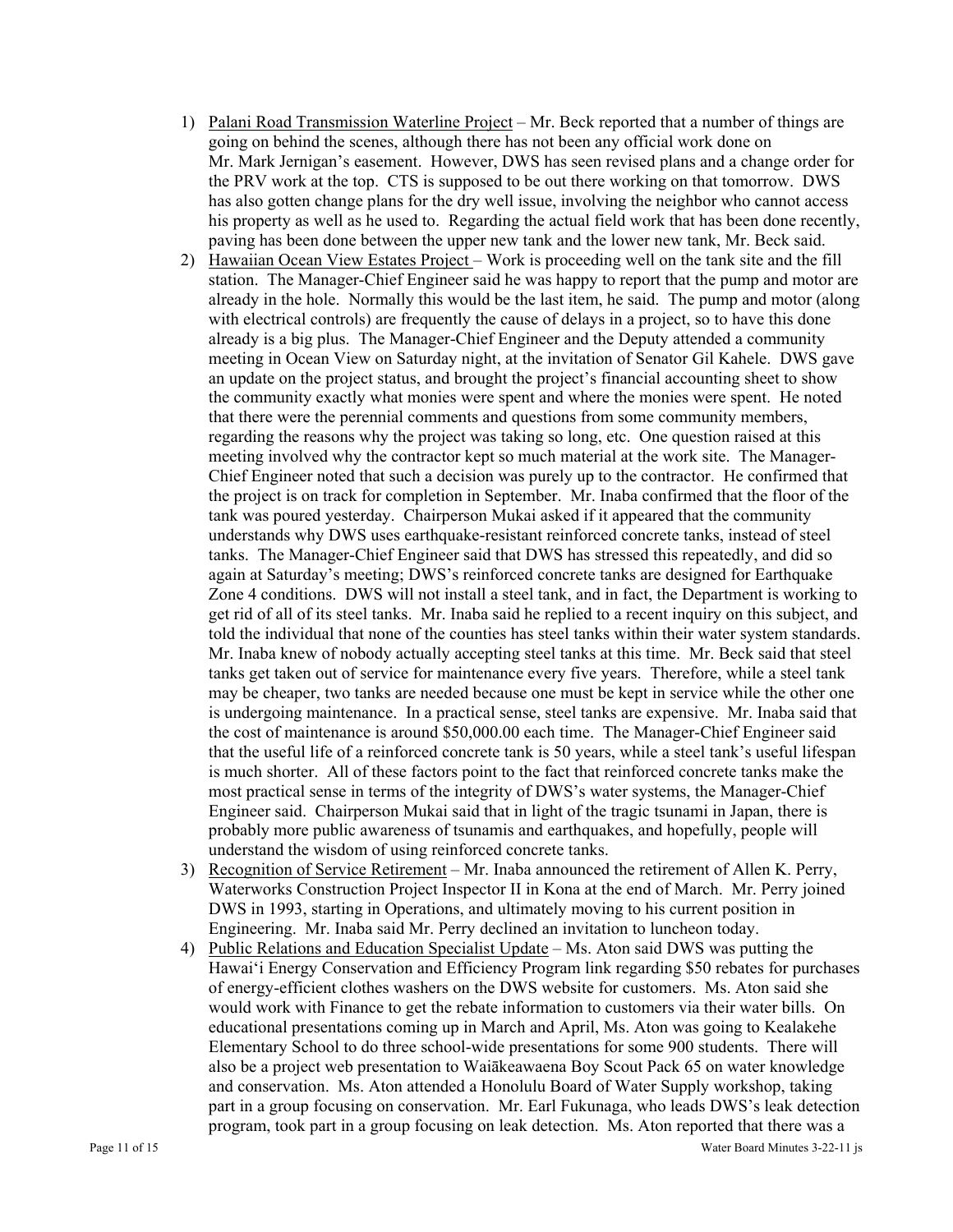lot of interest among the workshop participants in DWS's draft energy policy. During the tsunami emergency, Civil Defense's Civil Watch software helped DWS communicate with essential staff, Ms. Aton said. On the upcoming Hawai'i Water Works Association (HWWA) conference in October, the theme is "50 Years of Service: Then, Now and In the Future." The Deputy noted that Ms. Aton at Civil Defense was able to link to their computer, while DWS's servers were down. The Manager-Chief Engineer noted that DWS's normal emergency practice is for the Deputy to go to Civil Defense because he can get there much faster from home than the Manager-Chief Engineer. The Manager-Chief Engineer goes to the DWS Baseyard. Chairperson Mukai commented that he got the first word about the tsunami **watch**  from his father-in-law, who called him around 6:30 p.m. or 7:00 p.m. from Oahu. It was only an hour or two later that the Chairperson got his first alert on his cell phone from Civil Defense. The Manager-Chief Engineer said DWS did not get the first official tsunami **warning** status until about 8:30 p.m. Ms. Aton explained that when it is a tsunami watch, the County does not respond, and it is only when the alert is elevated to **warning** status that essential personnel are to report to Civil Defense. Chairperson Mukai said that Civil Defense should announce the tsunami watch alert right away. The Manager-Chief Engineer suggested that the Chairperson contact Civil Defense and make sure that his number is registered for City Watch. The Chairperson confirmed that he is registered, but that the alerts only came later. Ms. Aton recalled that it took two hours to register all of the numbers into the City Watch system. The Manager-Chief Engineer noted that on the night of the tsunami, he too had problems with his number, as AT&T was down. He praised DWS staff for coming in and helping evacuate the office very quickly.

5) Upcoming HWWA and AWWA conferences – Board members planning to attend the AWWA conference are currently working with the Secretary on arrangements. On the HWWA conference in May on Oahu, Chairperson Mukai said that as far as he knew, just one Board member indicated that he would be attending. He complimented the Department for the great job during the tsunami crisis.

# I. **MANAGER-CHIEF ENGINEER'S EVALUATION FORM FORMAT/JOB DESCRIPTION:**

Discussion on the format of the Manager-Chief Engineer's evaluation form, and discussion of Manager-Chief Engineer's job description. (This Item was included at the request of the Chairperson and Board members during the January 25, 2011, Water Board meeting.)

Chairperson Mukai said the Board at its January meeting had talked about upgrading the format of the evaluation form now in use. He asked Ms. Garson if a Motion was necessary to discuss this. He noted that members of the Board had felt that the evaluation form that is currently being used needs to be upgraded, or that the form may not be appropriate in its current format.

Ms. Garson asked if the Board wanted to form a Committee to review the format.

Chairperson Mukai said yes, maybe the Board should form an Ad Hoc Committee focused on this one item.

Ms. Garson confirmed that the Board could do this. She suggested that the Board could move to approve the formation of a Committee to come up with the format, to appoint a Committee chair, and then appoint the persons on the Committee. The Ad Hoc Committee may have no more than four members, she added.

Chairperson Mukai entertained a Motion to establish an Ad Hoc Committee whose purpose is to evaluate the current Manager-Chief Engineer's Evaluation Form, and to come up with a recommendation on a possible new form.

MOTION: Mr. Kaneshiro moved to approve; seconded by Mr. Perry.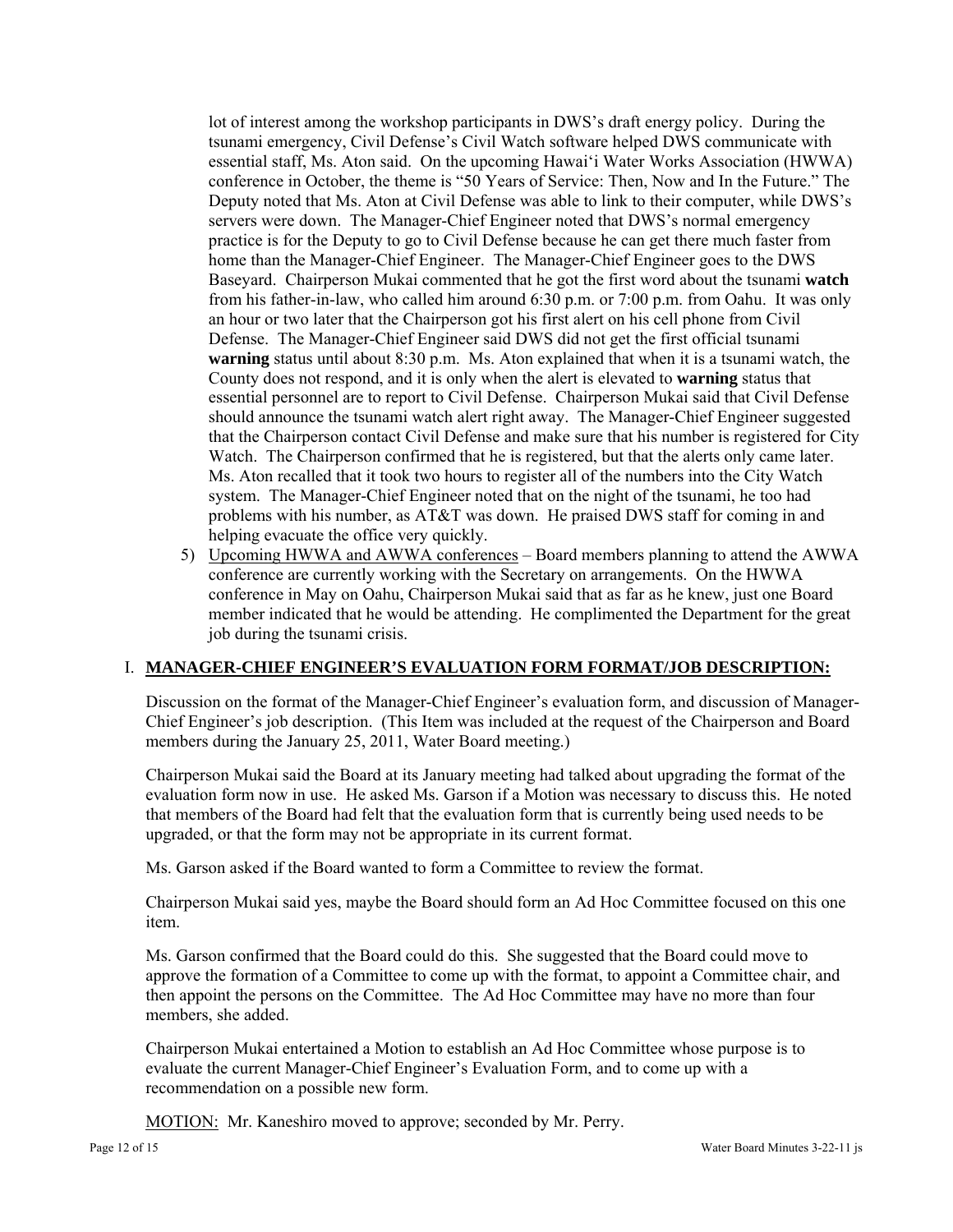Chairperson Mukai asked who would be willing to chair this Committee.

Mr. Kaneshiro volunteered to chair the Committee.

Chairperson Mukai asked if any other member would like to serve on the Ad Hoc Committee. He said he himself could serve on the Committee until his term expires at the end of December.

Mr. Kaneshiro said he did not think a new evaluation form should be for this year, because putting it together will take some time. In fairness to the Manager-Chief Engineer, the Manager-Chief Engineer needs to buy in to how he is going to be evaluated. Mr. Kaneshiro said the Manager-Chief Engineer needs to be afforded the opportunity to input on the goals upon which he is to be evaluated, etc. Therefore, the new evaluation form should be for the following year, he said.

Chairperson Mukai confirmed this, saying that the Ad Hoc Committee will be looking at the form and possible making recommendations for the next evaluation go-round, which would be next year.

Mr. Meierdiercks said it should be up to the Committee.

The Manager-Chief Engineer said normally, the evaluation forms are distributed to the Board in October.

Mr. Meierdiercks said that should be up to the Committee, and it would be one of the guidelines upon which they would decide.

Mr. Perry volunteered to serve on the Committee.

Chairperson Mukai said he would also serve on the Committee through to the end of his term in December, by which time he expected the Committee's work to be done. He confirmed that the Committee so far had three members.

Mr. Kaneshiro asked when the Committee's work should be complete.

Chairperson Mukai said that depends on how long it takes to complete its single purpose.

Mr. Meierdiercks asked whether the Ad Hoc Committee should be added as an Agenda item, in case the Committee meets and has something to report to the Board.

Ms. Garson said that the Committee chairperson could ask the item to be put on the Agenda, if he has something to report.

Chairperson Mukai asked whether any other Board member wanted to join Mr. Kaneshiro, Mr. Perry and himself on the Ad Hoc Committee. He asked Ms. Garson if it was okay to go with just three members.

Ms. Garson confirmed this.

Mr. Kaneshiro asked if the Committee has approval to talk with the staff about information such as their annual goals and the job description of the Manager-Chief Engineer. He said he believed all of these things needed to be put into perspective in coming up with the evaluation form. Goals for the year, etc., would need to be included in the evaluation form.

Chairperson Mukai said he believed that all of those items, such as employee evaluation forms, are for the record already.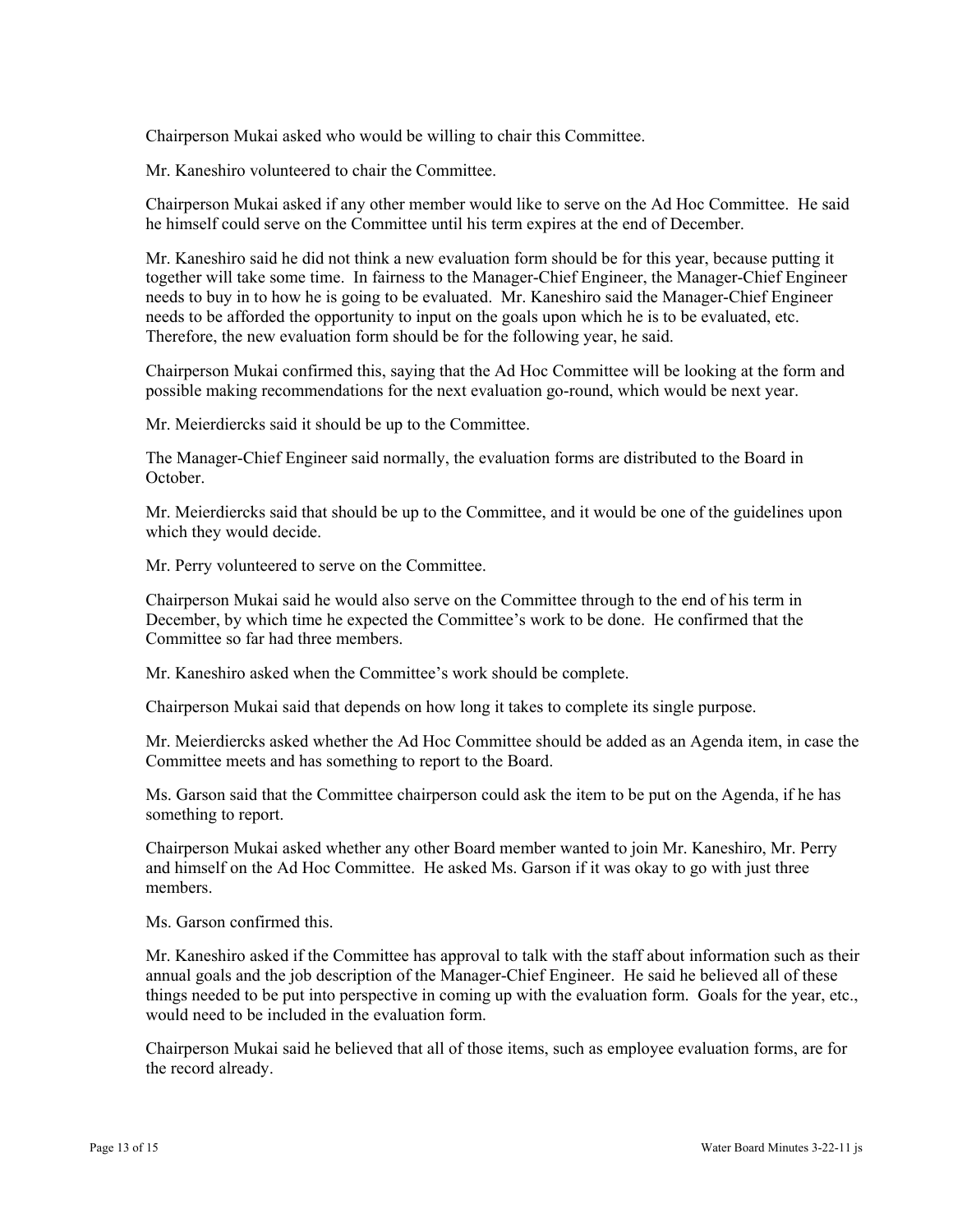Mr. Kaneshiro said that if he remembered correctly, there was a line of communication or a protocol on how the Board could communicate with the staff. He said he wanted to make sure that it was okay for the Committee to move ahead and talk with the staff.

Chairperson Mukai said that protocol regarding communication with the staff was still in place. If Board members want to talk with the staff, they must first go through the Manager-Chief Engineer's office. He noted that the Board's jurisdiction is only over the Manager-Chief Engineer's position, and to speak to anyone beyond the Manager-Chief Engineer, the Board needs to go through the Manager-Chief Engineer.

The Manager-Chief Engineer confirmed this, and said if the Board wants to talk to somebody else in the Department, it is not a problem as long as it goes through the Manager-Chief Engineer. This is to ensure that the staff feels comfortable speaking with Board members, safe in the knowledge that the Manager-Chief Engineer has been consulted.

ACTION: Motion carried unanimously by voice vote.

# J. **CHAIRPERSON'S REPORT:**

Chairperson Mukai asked for a show of hands on who could attend the upcoming Public Hearings on Water Rates.

Mr. Meierdiercks said that the Board needed to do Item  $8(K)$  below, first, and then take up the matter of the Public Hearings during Item 9 (ANNOUNCEMENTS).

Ms. Garson agreed, and noted that the dates of the Public Hearings on Water Rates have been set in stone, and the discussion would be to figure out who among the Board could attend.

Chairperson Mukai said yes, his purpose in taking a head count was to see whether there would be a quorum at each of the Public Hearings.

Ms. Garson said that if there is a quorum, the Public Hearing will be treated like a Board meeting, and the Public Hearing Notice that has been published and posted becomes like an Agenda item. A Public Hearing with a quorum present would be treated a little differently from a Public Hearing lacking a quorum, she said.

Chairperson Mukai said he would take the head count during the Announcements item.

The Manager-Chief Engineer asked Ms. Garson whether the meeting would be cancelled if the Public Hearing were set as an Agenda meeting but not enough members show up. He asked if, in that case, the Public Hearing could still go ahead with two members present.

Ms. Garson said in that case, two members would be allowed to attend the Public Hearing, and the other Board members would be released; the Public Hearing would not have to be cancelled.

# K. **EXECUTIVE SESSION RE: WATER BOARD OF THE COUNTY OF HAWAI'I V. WESLEY R. SEGAWA AND ASSOCIATES, ET AL. CIVIL NO. 09-1-0319:**

The Water Board convened an executive meeting, closed to the public, regarding the foregoing matter, pursuant to HRS Sections 92-4 and 92-5(a)(4), for the purpose of consulting with the Water Board's attorney on questions and issues pertaining to the Board's powers, duties, privileges, immunities and liabilities.

ACTION: Mr. Meierdiercks moved to go to Executive Session; seconded by Mr. Taniguchi, and carried unanimously by voice vote.